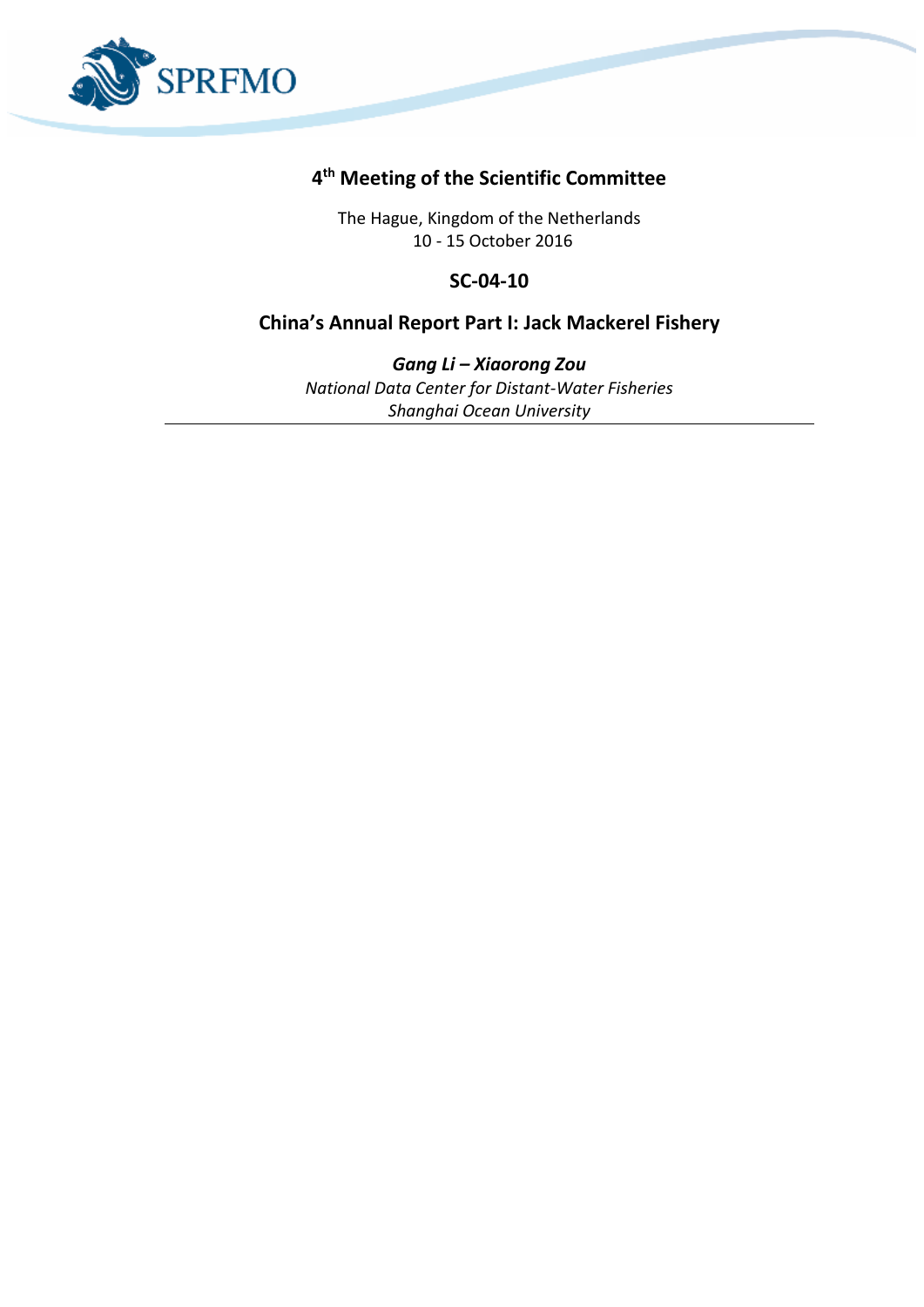# **National Report of China to the 2016 SPRFMO Science Committee Part I: the Jack Mackerel Fishery**

Gang Li and Xiaorong Zou

National Data Center for Distant-water Fisheries, Shanghai Ocean University

### **1** *Description of Chinese Pelagic trawl Fishery*

The Chinese large pelagic trawlers have harvested the Jack Mackerel (*Trachurus murphyi*) in the SPRFMO AREA since 2000. The Chinese trawl vessels only operated in the high seas outside Chile EEZ. The number of Chinese vessels varied between 11 and 13 during 2004-2009, however, it continued to decrease from 2010 to 2013 and dropped to 2 vessels in 2013. In 2014, 3 pelagic trawlers operated in the high seas of the South Pacific Ocean, and the number of trawlers increased to 6 in 2015 (Table 1).

| Year  | Number of fishing | Registered tonnage, GRT | Gear type |               |  |
|-------|-------------------|-------------------------|-----------|---------------|--|
|       | vessels           | $<$ 4,000               | ≥4,000    |               |  |
| 2011  | 6                 | 0                       | 6         | Pelagic trawl |  |
| 2012  | 3                 | 0                       | 3         | Pelagic trawl |  |
| 2013  | 2                 | 0                       | 2         | Pelagic trawl |  |
| 2014  | 3                 | 0                       | 3         | Pelagic trawl |  |
| 2015  | 6                 | 0                       | 6         | Pelagic trawl |  |
| 2016* | 2                 | 0                       | 2         | Pelagic trawl |  |

#### Table 1 Number of vessels from 2010 to 2016

Note: the number of vessels was February through July 2016.

Annual catch fluctuated from 2318 to 160,000 tons during 2000 to 2015. During the 2001-2006 time period, annual catch increased steadily and peaked in 2006. Staring from 2007, Jack Mackerel catch declined continuously and reached the lowest level in 2013. Table 2 presents the summary of annual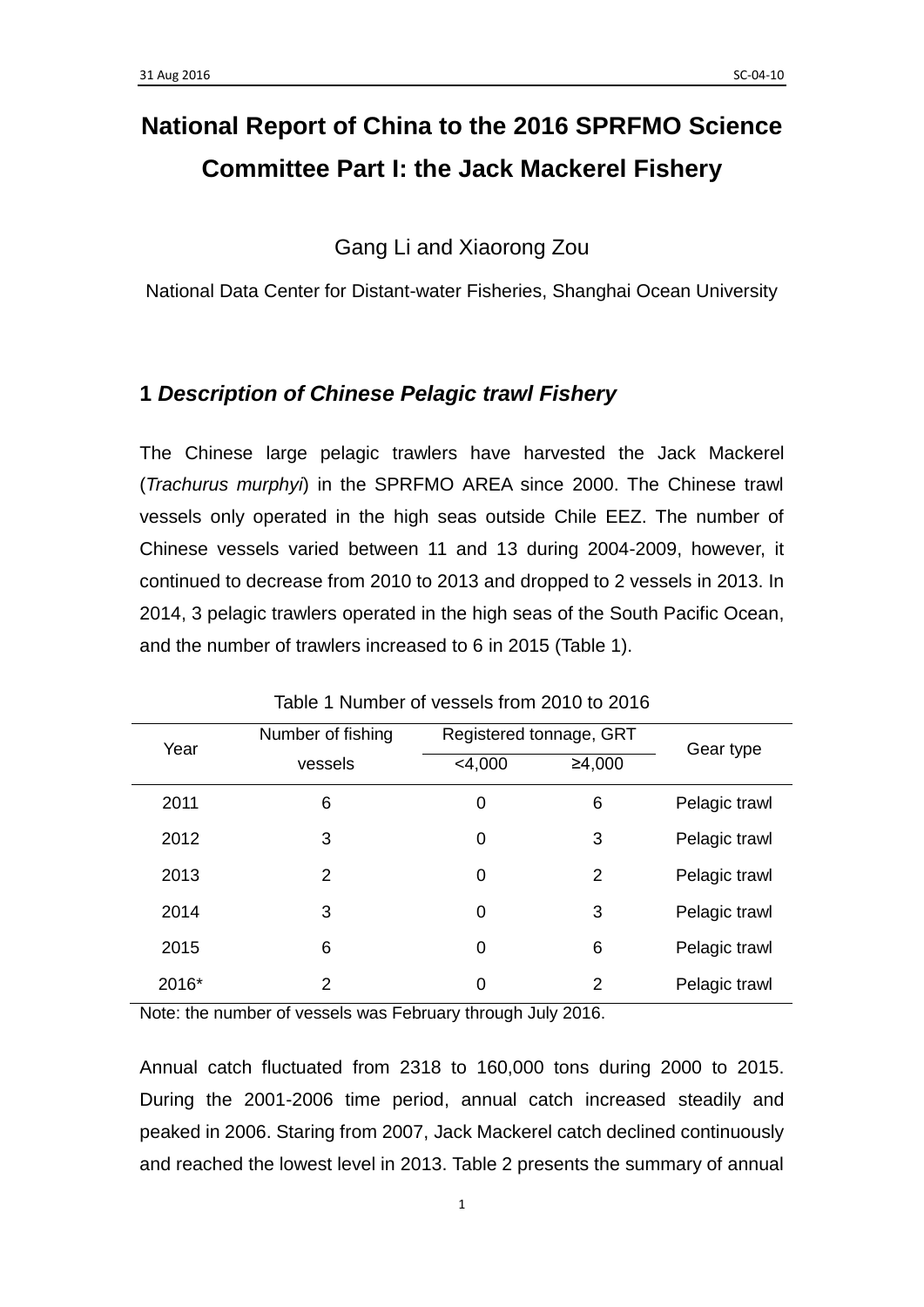catch, fishing days and nominal catch per fishing day of the Chinese trawl fishery during the last 5 years. Catch, fishing days, as well as catch per fishing day of the Chinese vessels all decreased during 2010-2013, but showed obvious increases in 2014 and 2015. Annual catch reached 21,155 tons in 2014, and increased to 29,180 tons in 2015. Up to the 31th day of July 2016, the two Chinese pelagic trawlers had caught 16,541 tons Jack Mackerel in 2016.

| Year  | Catch in tons |              | Catch per day in |  |  |  |  |  |
|-------|---------------|--------------|------------------|--|--|--|--|--|
|       |               | Fishing days | tons             |  |  |  |  |  |
| 2011  | 32,862        | 591          | 56               |  |  |  |  |  |
| 2012  | 13,012        | 260          | 50               |  |  |  |  |  |
| 2013  | 8,329         | 177          | 47               |  |  |  |  |  |
| 2014  | 21,155        | 298          | 71               |  |  |  |  |  |
| 2015  | 29,180        | 362          | 81               |  |  |  |  |  |
| 2016* | 16,541        | 198          | 84               |  |  |  |  |  |

Table 2 Catch, fishing days and catch per day of Jack Mackerel by the Chinese fishing fleets over the period of 2011-2016

Note: The total catch of Jack Mackerel was 16,541 tons through July 2016.

#### **2** *Catch, Effort and CPUE Summaries*

The Chinese trawl fishery targets Jack Mackerel with some bycatch being mainly Chub Mackerel (*Scomber japonicus*). Catch of Chub Mackerel usually makes up a small fraction of the total catch and the percentage of bycatch is less than 4%.

Annual total effort and CPUE presented the same trend with catch from 2011 to 2016 (Table 3). Effort and CPUE have continued to grow since 2013, and reached to 29,180 tons and 7.9 tons per hour, respectively, the highest level during the past 4 years.

Monthly catches of Jack Mackerel in the last five years is shown in Figure 1.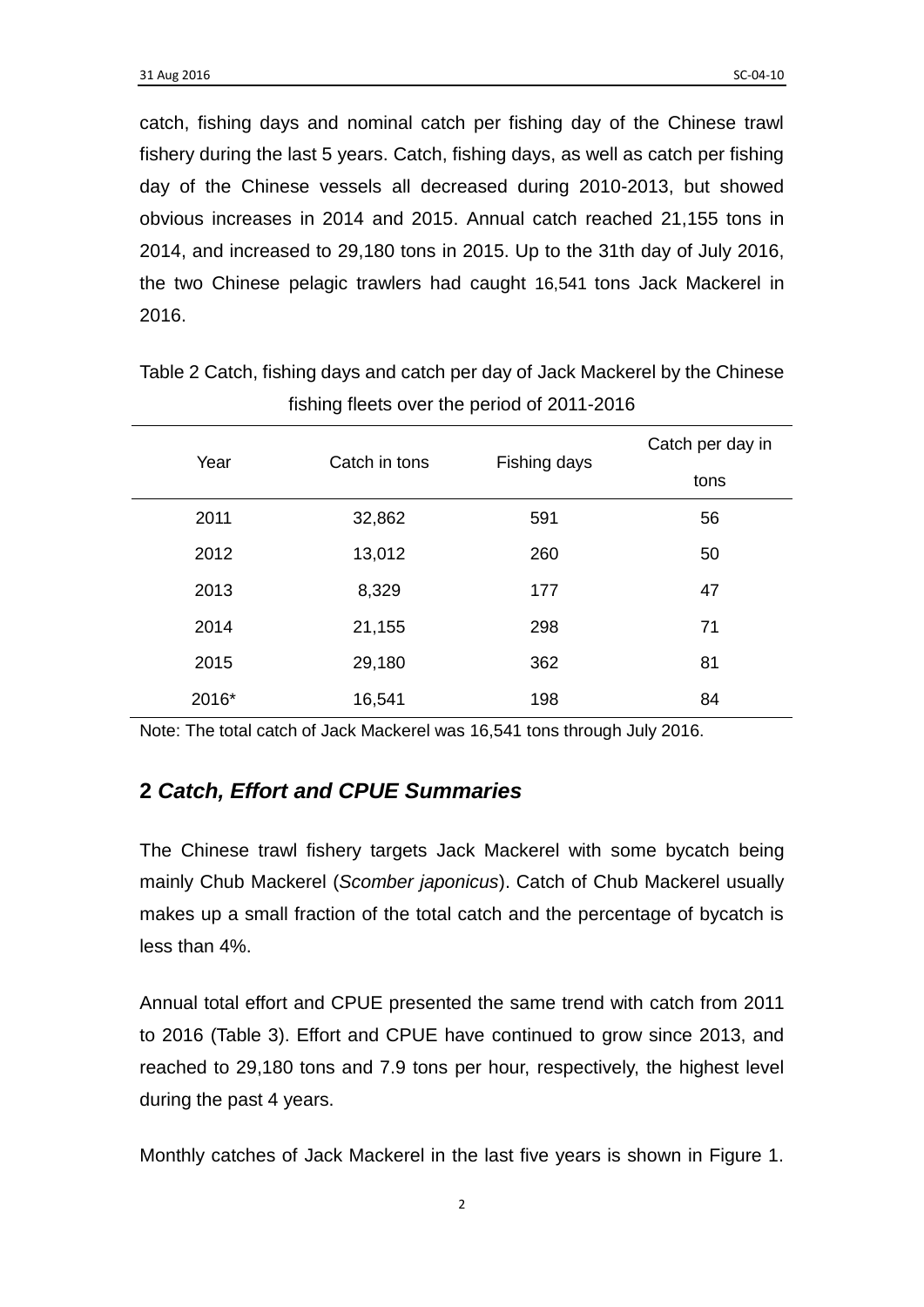Catch distribution among months changed from year to year. Catches in March, April and May declined sharply from 2010 to 2014, catches in May to October increased steadily during 2012-2014. In 2015, monthly catch showed the trend similar to in 2014, i.e., Jack Mackerel catch increased in the first several months and then decreased continuously over the remaining months. The fishing season was shortening and there was no fishing activity in the first-three-month in 2013 and 2014. However, the Chinese fleet began operations in February 2015, and stop fishing in September because they had completed the catch quota.



Figure 1. Monthly catch of Jack Mackerel by the Chinese trawling vessels during 2010-2014.

Monthly nominal CPUEs are presented in Figure 2. Monthly CPUE fluctuated between to 1.1 (February 2015) to 9.4 ton per hour (Jun 2014). The CPUEs of the last three years show the similar trend and were consistent with the monthly catch. Monthly CPUE trend of 2011 and 2012 were different obviously with it of 2013, 2014 and 2015.

Nominal CPUE were standardized by generalized additive model (GAM) and the estimated Year Effect (exponential transformed) was used as abundance index for Jack Mackerel (Li, 2012). The standardized Jack Mackerel CPUE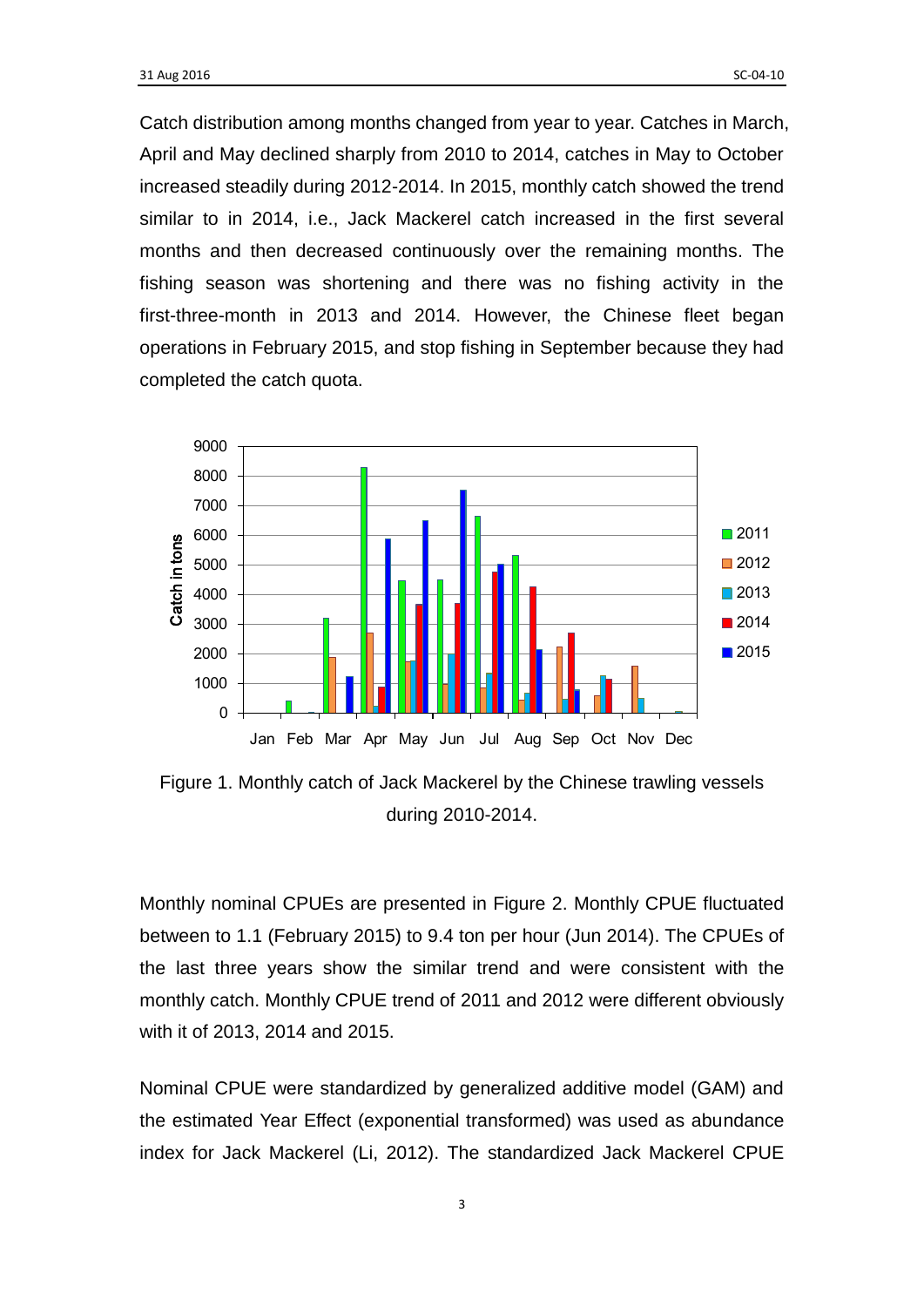declined steadily up to 2011, but showed a slow increasing trend from 2011 to 2014 and rose significantly in 2015 (Figure 3).

| Year  | Catch in tons | Trawling time in | CPUE (ton/hour) |
|-------|---------------|------------------|-----------------|
|       |               | hours            |                 |
| 2011  | 32,862        | 7022.3           | 4.7             |
| 2012  | 13,012        | 3208.4           | 4.1             |
| 2013  | 8,329         | 1893.2           | 4.4             |
| 2014  | 21,155        | 3655.2           | 5.8             |
| 2015  | 29,180        | 3704.4           | 7.9             |
| 2016* | 16,541        | 2343.2           | 7.1             |

Table 3 Catch, effort (trawling hours) and CPUE of Jack Mackerel by the Chinese fishing fleets over the period of 2011-2015.

Note: The total catch of Jack Mackerel was 16,541 tons through July 2016.



Figure 2. Monthly CPUE of the Chinese trawl fishery during 2010-2015.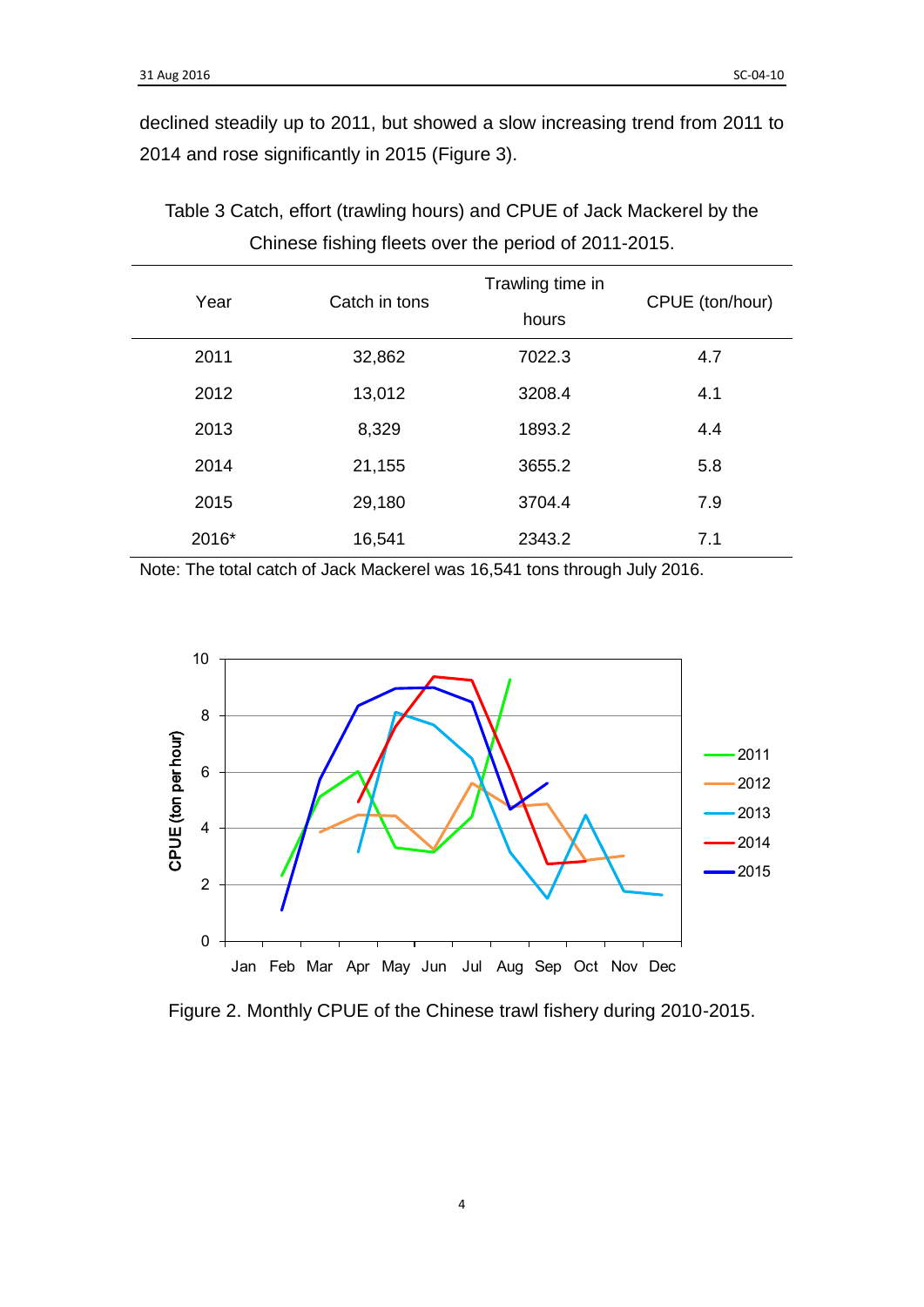

Figure 3. Standardized CPUE of Jack Mackerel during 2001-2015.

Monthly catch distribution in 2015 derived from the tow-by-tow information was presented in Figure 4. In the first season of 2015, the Chinese fishing vessels operated in the southern area between 43°- 45°S, and moved westward gradually. In the next two months, the vessels continued to shift westward and reached the most west around 93°W. Catch distribution in latitude of 2015 was similar to that of 2011 and 2012 (Figure 5), but the fishery was just distributed along west of Chilean EEZ in 2013 and 2014 (Figure 5 and 6). In May, the vessels also moved to north and distributed as far north as 25°S in September. Consequently, the Chinese vessels have appeared in the northern area for 4 years since 2012, however, catch in northern Chile in 2015 decreased obviously compared with 2014.

5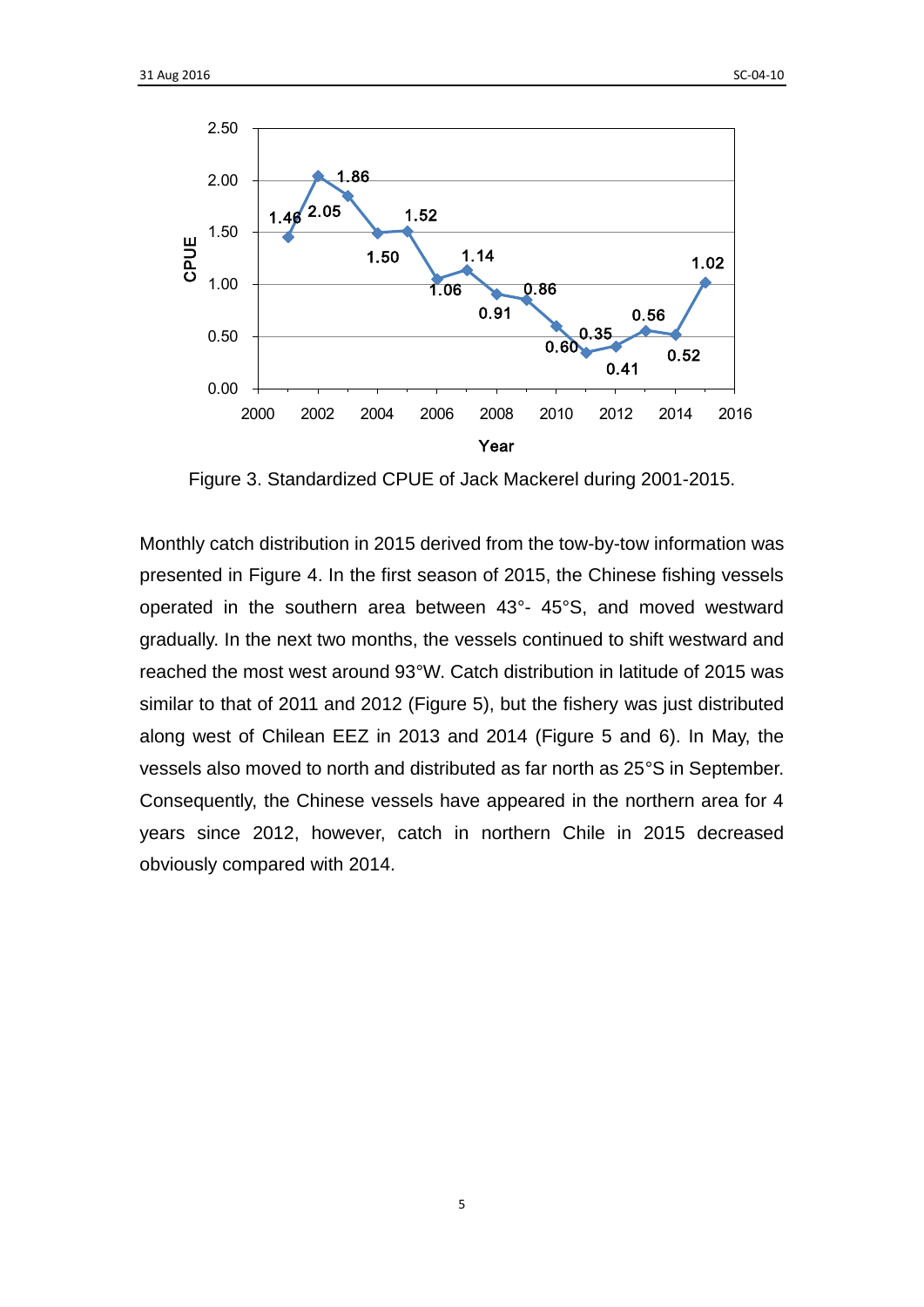

Figure 4 Monthly catch distribution by the Chinese fleets in SPRFMO area in 2015.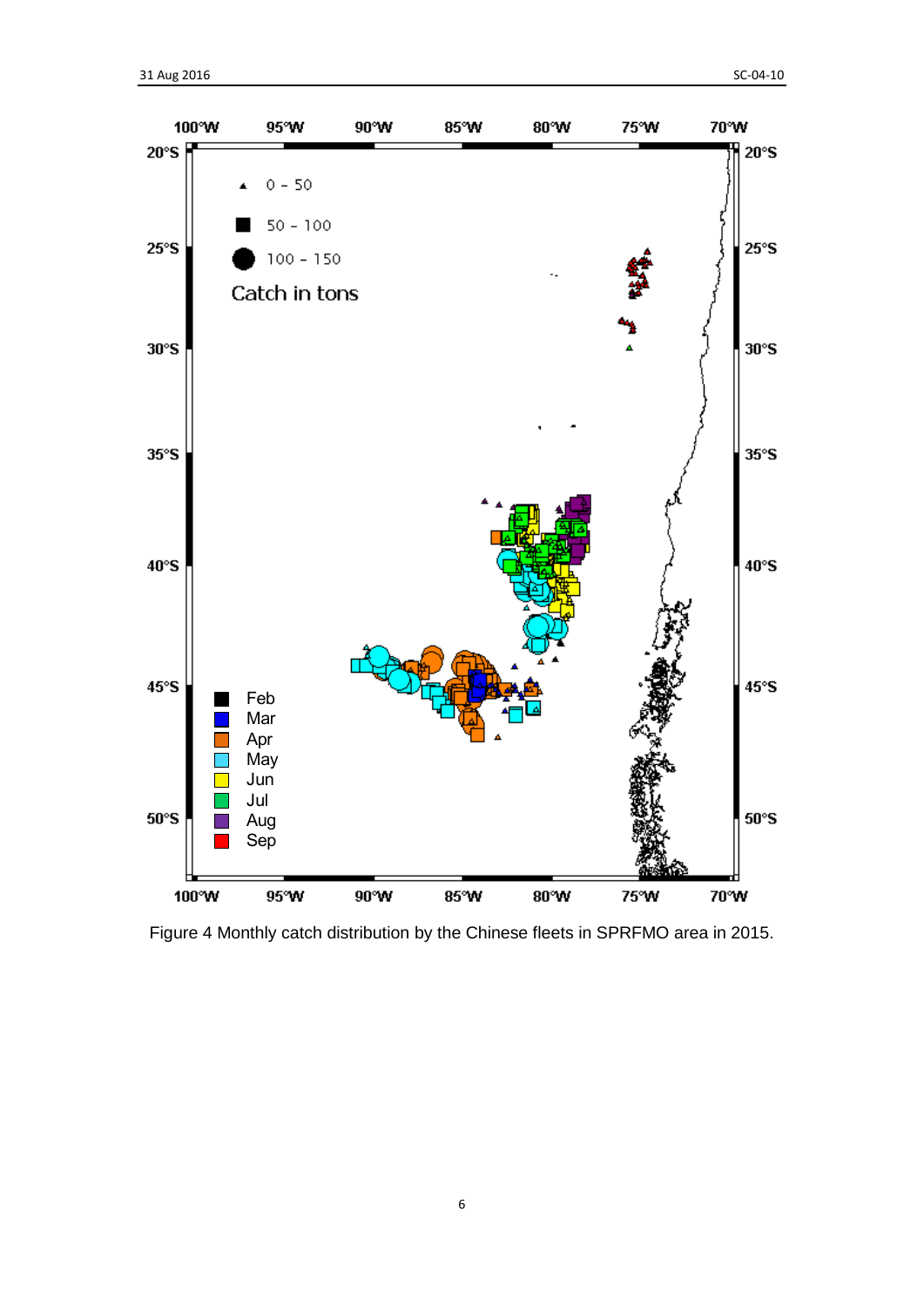

Figure 5 Catch distribution (1°×1°) by the Chinese fleets in SPRFMO area in 2011 (red circle), 2012 (blue circle) and 2013 (solid black circle)

7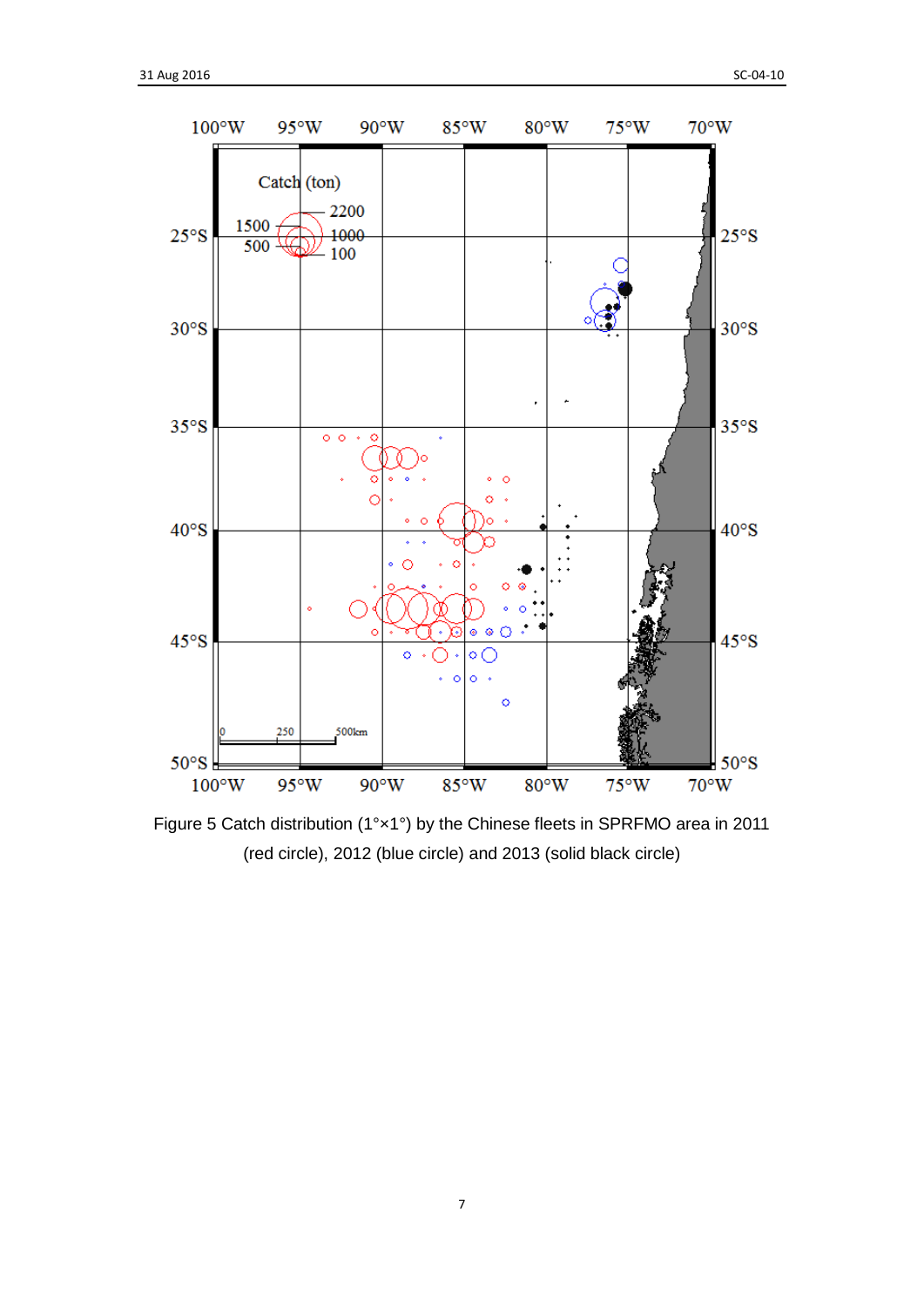

Figure 6. Catch distribution (1°×1°) by the Chinese fleets in SPRFMO area in 2014

#### *3 Fisheries Data Collection*

Two types of fisheries data are collected for Jack Mackerel , the logbook catch and scientific onboard observed data. Catch data collection were carried out in 2000, in which the Chinese trawlers began to fish Jack Mackerel in the South East Pacific. The Chinese trawlers were requested to supply the fishing log books and report the monthly catch statistics. Fisheries data from the log books include names of trawlers, start and end locations and time (date and UTC time) of each tow, catch of Jack Mackerel and other bycatch species etc. In 2015, a total of 614 recorders of tow-by-tow data were collected, 158 more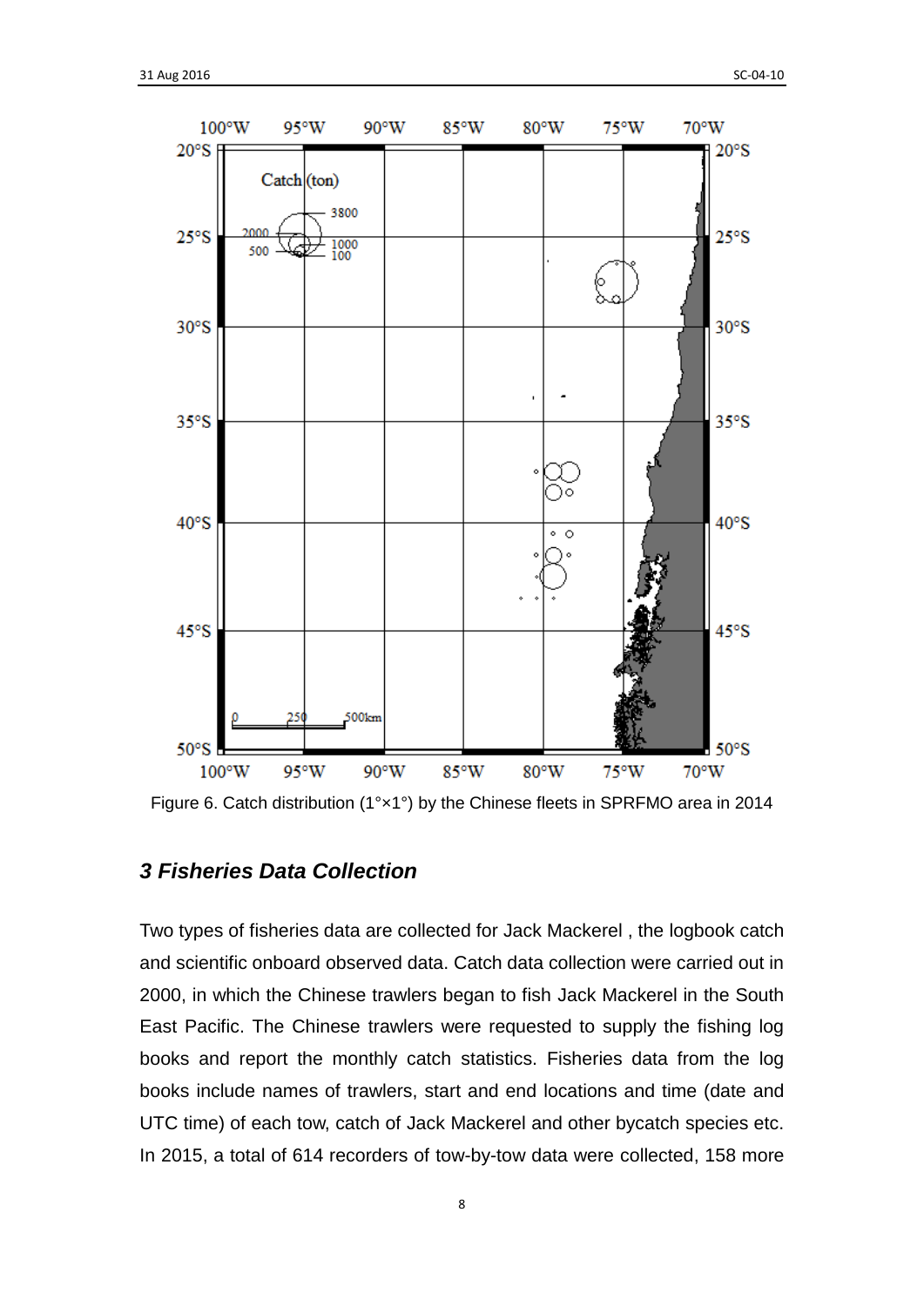than last year.

Scientific data from the scientific onboard observer program was mainly the biological information such as fork length, weight, maturity stage, degree of stomach fullness. Otolith, gonads, muscle and other organs were also sampled on board. Furthermore, Jack Mackerel were sampled randomly and frozen, and then transported back to the laboratory for further biological test and analysis. The scientific observers also measured environmental data such as water temperature and salinity using CTD.

In March 2015, the observer boarded the pelagic trawler, KAI FU HAO. Observation started from  $15<sup>th</sup>$  April and ended at  $9<sup>th</sup>$  July, and a total of 70 fishing days and 129 tows were observed.

The observer also inspected whether KAI FU HAO installed the bird scaring lines when operating. In 2015, all the Chinese vessels are equipped bird scaring lines (Figure 7 and 8).



Figure 7 Bird scaring line of the Chinese trawler KAI FU HAO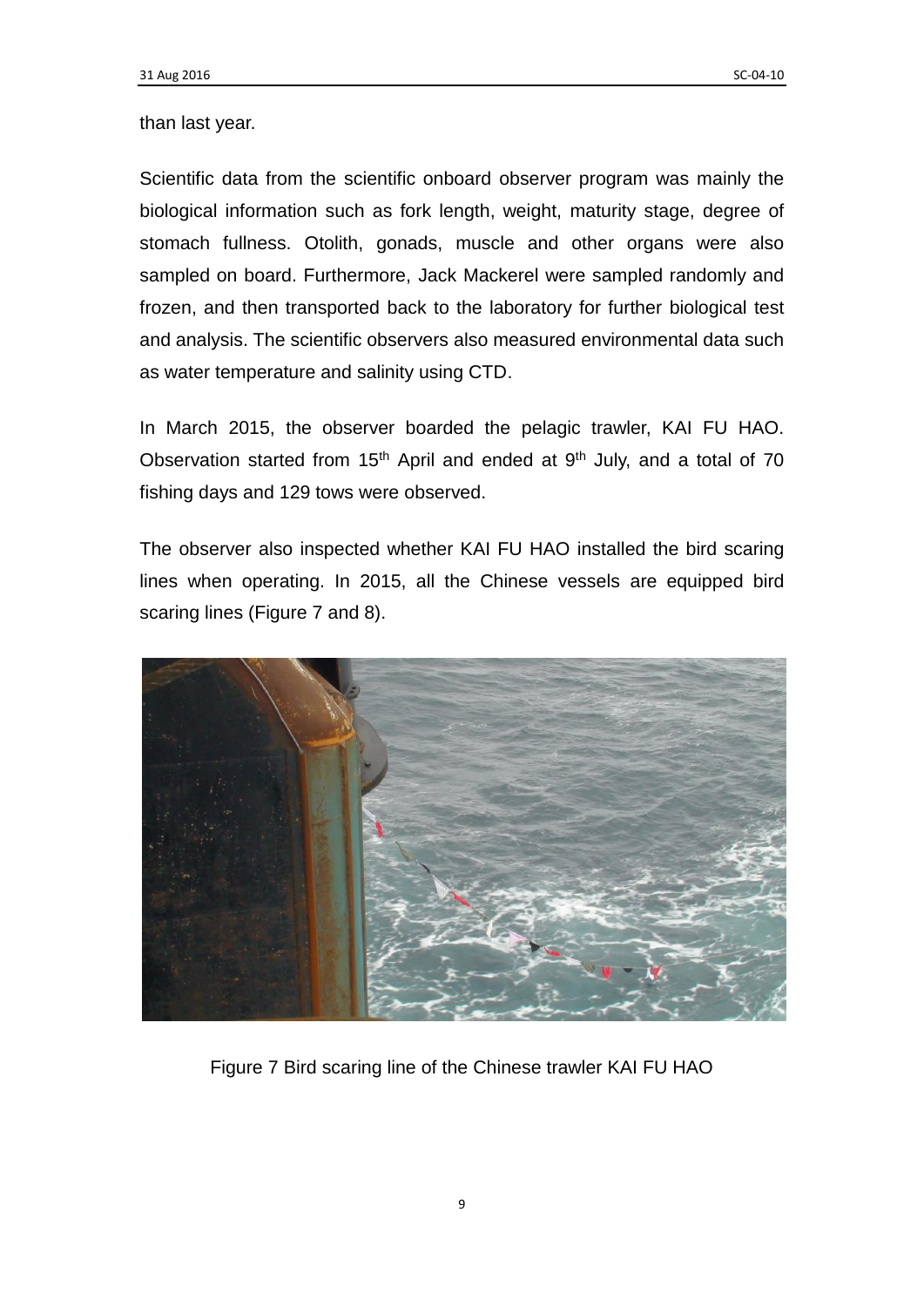

Figure 8 Bird scaring line of the Chinese trawler LONG TENG

## *4 Biological Sampling and Length Composition of Catches*

A total of 8177 Jack Mackerel were measured to get the length frequency information from 15 April to 9 July 2014 by the scientific observer. Another 690 Jack Mackerel were measured for fork length (FL), weight and determined the sex by examining the gonads. Among of the 690 samples, 600 samples were aged by reading the annual rings of the otolith. Information about sampling location and time were also recorded.

In 2015, fork length of the sampled 8,177 Jack Mackerel ranged from 18 to 55 cm, and four modals might be distinguished. The first modal was fork length at 28-31cm, the second was 33-35 cm, the third was 36-37cm and the fourth was 41-44cm. The percentages of small fish with fork length less than 27 cm and big fish with fork length more than 45 cm were no more than 5%. The percentage of smaller Jack Mackerel with size 26-31 cm in 2015 was higher than that in 2011 and 2014, in which the young Jack Mackerel seemed to disappear from the catch. However, catches in 2010 contained a high percentage of immature Jack Mackerel with fork length smaller than 26 cm.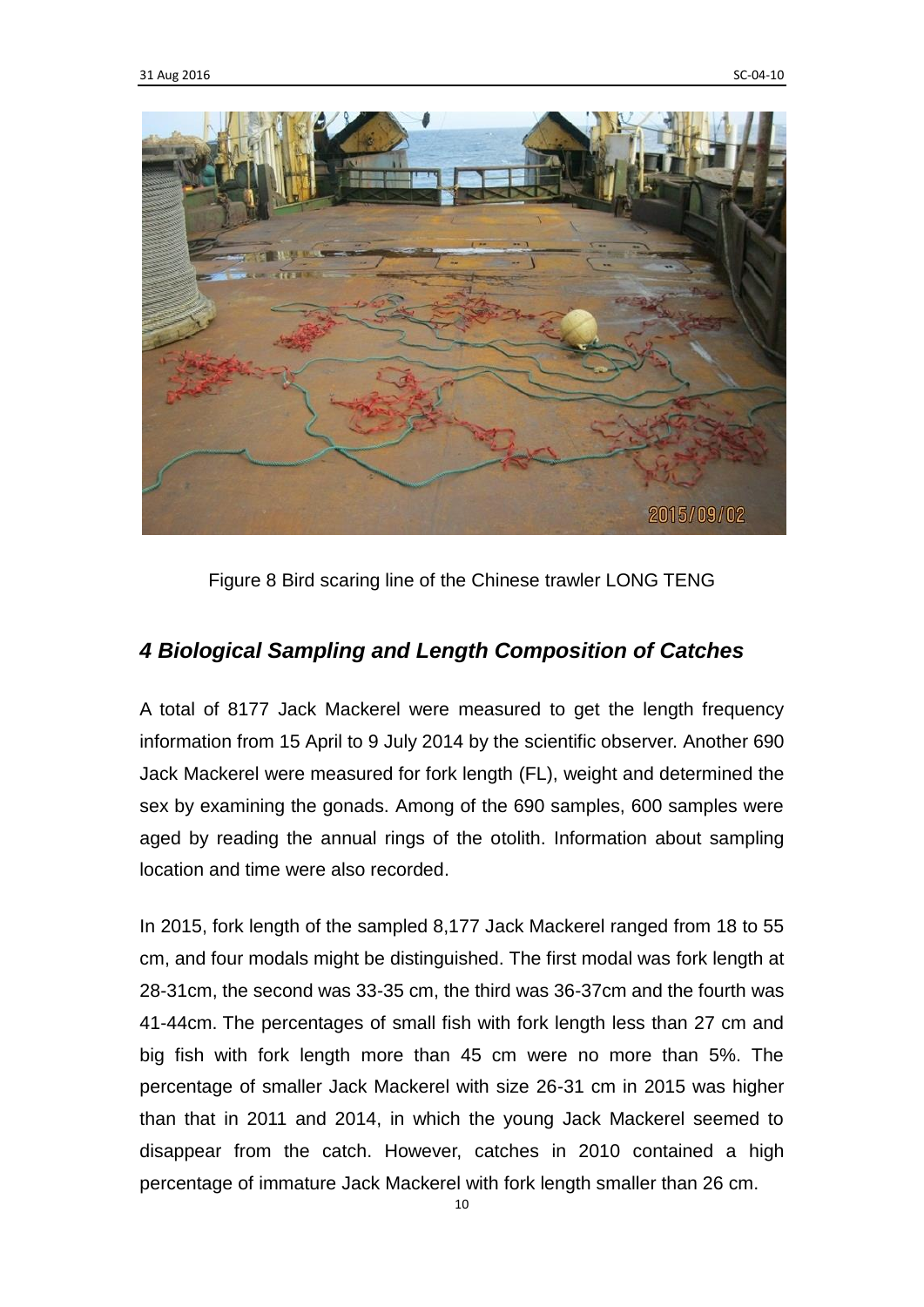

Figure 8 Fork length frequency of Jack Mackerel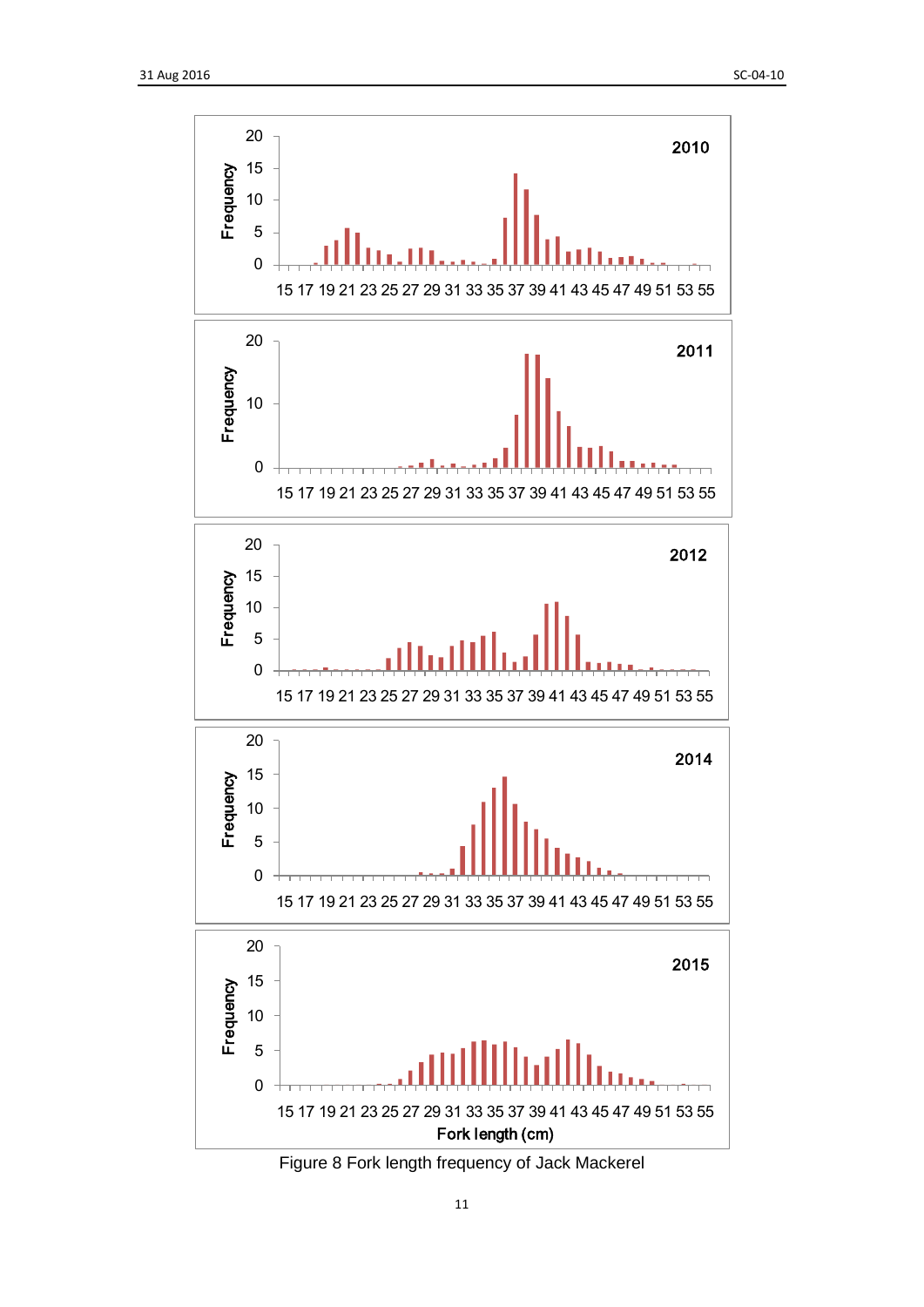## Table 4 Fork length frequency data of Jack Mackerel in 2015

| Date  | 18             | 19             | 20             | 21                   | 22             | 23              | 24             | 25             | 26             | 27             | 28             | 29             | 30       | 31  | 32             | 33          | 34  | 35             | 36              | 37               | 38              | 39             | 40 | 41             | 42             | 43              | 44             | 45             | 46             | 47             | 48             | 49             | 50             | 51             | 52             | 53             | 54 | Гоtal |
|-------|----------------|----------------|----------------|----------------------|----------------|-----------------|----------------|----------------|----------------|----------------|----------------|----------------|----------|-----|----------------|-------------|-----|----------------|-----------------|------------------|-----------------|----------------|----|----------------|----------------|-----------------|----------------|----------------|----------------|----------------|----------------|----------------|----------------|----------------|----------------|----------------|----|-------|
| 4/15  |                | $\Omega$       | $\Omega$       | $\Omega$             | 0              |                 | $\Omega$       |                | $\Omega$       | $\Omega$       | $\Omega$       | $\Omega$       | 2        | 0   |                | 5           | 9   | 13             | 17              | 6                | 5               | 2              | 13 | 24             | 26             | 29              | 33             | 10             | 6              | 6              |                | 5              | $\Omega$       | $\Omega$       | $\overline{2}$ | $\overline{2}$ |    | 223   |
| 4/17  | $\Omega$       | 0              | $\Omega$       | $\mathbf{0}$         | 0              | 0               | 0              | 0              | $\theta$       | 0              | 0              | 0              | 0        |     | 2              |             | 5   | 17             | 15              | 12               | 6               | 9              | 11 | 29             | 26             | 25              | 17             | 2              | 5              |                | $\overline{2}$ |                | 0              |                |                | $\mathbf{0}$   |    | 190   |
| 4/18  | $\Omega$       |                | $\mathbf{0}$   | $\mathbf{0}$         | $\mathbf{0}$   | 0               | $\Omega$       | $\mathbf{0}$   | $\overline{0}$ | $\mathbf{0}$   | $\mathbf{0}$   | $\mathbf{0}$   | 4        | 14  | 16             | 8           | 22  | 19             | 12              | 15               | $\overline{0}$  | 3              | 16 | 45             | 53             | 24              | 12             | $\overline{2}$ | 5              | 2              | 3              |                | $\overline{0}$ | $\mathbf{0}$   | 1              | $\mathbf{0}$   |    | 278   |
| 4/19  | $\Omega$       | $\mathbf{0}$   | $\mathbf 0$    | $\mathbf{0}$         | $\mathbf{0}$   | $\Omega$        | $\Omega$       | 0              | $\mathbf 0$    | $\mathbf{0}$   | $\mathbf{0}$   |                | 3        |     | $\overline{2}$ | 9           | 19  | 20             | 31              | 17               | 3               | 10             | 37 | 35             | 29             | 30              | $\overline{7}$ | 5              |                | 8              | 4              | $\overline{2}$ | $\overline{0}$ |                | $\mathbf 0$    | $\mathbf{0}$   |    | 276   |
| 4/20  | 0              | $\mathbf{0}$   | $\mathbf{0}$   | $\mathbf{0}$         | $\mathbf{0}$   | $\Omega$        | $\Omega$       | $\Omega$       | $\mathbf 0$    | $\mathbf{0}$   | $\mathbf{0}$   | $\Omega$       |          |     | $\Omega$       | 2           | 9   | 12             | 20              | 5                | 3               | 21             | 19 | 59             | 42             | 22              | 15             | 2              |                | 2              |                | 2              | $\mathbf 0$    | $\mathbf{0}$   |                | $\mathbf{0}$   |    | 246   |
| 4/21  |                | $\mathbf{0}$   | 8              | $\mathbf{0}$         | 2              | 5               |                | 2              | 6              | 36             | 39             | 36             | 22       | 26  | 45             | 39          | 21  | 7              | $\overline{2}$  | 5                | $\mathbf{0}$    | $\overline{2}$ |    | $\mathbf 0$    | $\mathbf 0$    | $\mathbf 0$     | $\mathbf{0}$   | 0              | 0              | 0              | 0              | 0              | 0              | $\mathbf 0$    | $\mathbf 0$    | 0              |    | 306   |
| 4/23  | $\Omega$       | $\overline{2}$ | $\overline{2}$ | $\mathbf{0}$         | 0              | $\Omega$        | $\Omega$       | 3              | 5              | 16             | 25             | 29             | 30       | 29  | 26             | 23          | 17  | 19             | $\overline{2}$  | $\overline{2}$   |                 | $\Omega$       | 0  | $\Omega$       | $\theta$       | $\Omega$        | $\mathbf{0}$   | $\mathbf{0}$   | $\Omega$       | 0              | 0              | 0              | 0              | 0              | 0              | 0              |    | 231   |
| 4/27  | $\Omega$       | $\mathbf{0}$   | $\mathbf{0}$   | $\overline{0}$       | 1.             | $\mathbf{0}$    | $\overline{0}$ | $\Omega$       | 6              | 24             | 24             | 22             | 20       | 26  | 22             | 10          | 19  | $\overline{2}$ | 11              | $\mathbf{1}$     | $\overline{2}$  | $\mathbf{1}$   | 5  | 16             | 12             | 3               | $\overline{0}$ | $\mathbf{0}$   | $\mathbf{0}$   | 0              | $\mathbf 0$    | $\mathbf 0$    | $\mathbf 0$    | $\mathbf{0}$   | $\overline{0}$ | $\overline{0}$ | 0  | 227   |
| 4/27  |                | 0              | 1              | $\mathbf{0}$         | $\mathbf{0}$   | $\Omega$        | $\mathbf 0$    | $\Omega$       | 22             | 28             | 34             | 37             | 19       | 14  | 20             | 37          | 25  | 9              | 6               | $\overline{2}$   | $\overline{2}$  | 19             | 17 | 13             | 12             | 3               |                | $\Omega$       | $\mathbf 0$    | $\Omega$       | 0              | 0              | 0              | $\mathbf 0$    | 0              | $\mathbf{0}$   |    | 321   |
| 4/28  |                | 0              | $\mathbf{0}$   | $\overline{0}$       | 0              | 0               | $\Omega$       | $\Omega$       |                | $\overline{2}$ | $\mathbf{0}$   | $\overline{2}$ | 0        | 3   | 9              | 9           | 13  | 17             | 6               | 5                | $\overline{2}$  | 13             | 24 | 26             | 29             | 33              | $\overline{7}$ | 6              | 6              |                | 8              | 3              | $\mathbf 0$    | -1             | $\overline{2}$ | $\overline{0}$ |    | 234   |
| 4/28  | $\Omega$       | $\Omega$       | $\Omega$       | $\mathbf{0}$         |                | $\Omega$        | $\Omega$       | 0              | 6              | 25             | 39             | 22             | 18       | 19  | 22             | 10          | 19  | 2              | 11              | 1.               | $\overline{2}$  | $\mathbf{1}$   | 5  | 15             | 12             | 3               | $\mathbf{0}$   |                | -1             | $\Omega$       | 0              | 0              | 0              | $\mathbf{0}$   | $\mathbf{0}$   | $\mathbf{0}$   |    | 235   |
| 5/2   | $\Omega$       | $\mathbf{0}$   | $\mathbf{0}$   | $\overline{2}$       | $\Omega$       |                 | 0              | $\mathbf{0}$   | 0              | $\overline{2}$ | 1              | $\overline{2}$ | 3        | 0   |                | 6           | 21  | 31             | 16              | 9                |                 | 28             | 25 | 26             | 16             | 19              | 1              | 7              | 5              | 6              |                | 2              | 0              | $\mathbf 0$    | $\overline{2}$ | $\mathbf{0}$   |    | 240   |
| 5/4   | 0              | $\mathbf{0}$   | $\mathbf{0}$   | $\Omega$             | $\mathbf{0}$   | $\Omega$        | $\theta$       | $\Omega$       | $\theta$       | $\mathbf{0}$   | 2              | $\mathbf{1}$   | $\Omega$ | 3   |                | 15          | 22  | 17             | $6\phantom{1}6$ | 4                | 3               | 28             | 28 | 43             | 32             | 17              | $\overline{2}$ | 5              | 6              | $\overline{2}$ | $\overline{2}$ | 3              | $\overline{2}$ | $\overline{2}$ |                | $\overline{0}$ |    | 253   |
| $5/8$ | $\mathbf 0$    |                | $\mathbf{0}$   | $\mathbf{0}$         | 0              | $\Omega$        | 3              | 14             | 25             | 15             | 28             | 14             | 24       | 36  | 23             | 17          | 17  | $\overline{2}$ | $\overline{2}$  | 1                | $\mathbf{0}$    |                | 0  | $\overline{2}$ | $\mathbf{0}$   | $\mathbf{0}$    | $\mathbf{0}$   | $\mathbf{0}$   | $\mathbf{0}$   | $\Omega$       | 0              | 0              | 0              | $\mathbf{0}$   | $\mathbf{0}$   | $\overline{0}$ |    | 225   |
| 5/8   |                | $\mathbf{0}$   | $\mathbf 0$    | $\mathbf{0}$         |                |                 | $\overline{2}$ | 5              | 27             | 18             | 25             | 22             | 9        | 33  | 24             | 13          | 2   | 7              | 3               | 5                | 4               | 1              | 0  | $\overline{2}$ | 0              | 0               | 0              | 0              | 0              | 0              | 0              | 0              | 0              | $\mathbf 0$    | $\mathbf 0$    | $\mathbf{0}$   |    | 208   |
| 5/18  | $\Omega$       | 0              | 0              | $\mathbf{0}$         | 0              | $\Omega$        | $\Omega$       | $\Omega$       |                |                | 8              | 4              |          |     | 31             | 28          | 29  | 29             | 28              | 10 <sup>°</sup>  | 6               | 7              | 3  |                | -1             | $\overline{1}$  | $\mathbf{0}$   | $\overline{2}$ | $\Omega$       | 0              | 0              | $\Omega$       | $\mathbf 0$    | 0              | 0              | 0              |    | 199   |
| 5/21  | $\Omega$       | $\mathbf{0}$   | $\mathbf{0}$   | $\mathbf{0}$         | 0              | 0               | $\theta$       | -1             | -1             | $\overline{2}$ | $\overline{2}$ | 10             | 18       | 27  | 20             | 16          | 16  | 18             | 14              | 11               | 11              | 11             | 10 | 6              | 3              | $6\phantom{1}6$ | $\overline{2}$ | 1.             | 0              | 0              | 0              | 0              | 0              | $\mathbf 0$    | $\mathbf{0}$   | $\mathbf{0}$   |    | 206   |
| 5/22  |                | $\Omega$       | 0              | $\blacktriangleleft$ | 3              |                 | 3              | 5              | 14             | 14             | 30             | 36             | 30       | 19  | 22             | 14          | 12  | 5              | 5               | $\overline{2}$   |                 | 3              |    | 2              | $\overline{4}$ | $\overline{1}$  | $\overline{0}$ | $\mathbf{0}$   | $\Omega$       | $\Omega$       | 0              | 0              | 0              | $\mathbf{0}$   | 0              | $\overline{0}$ |    | 228   |
| 5/29  | 0              | 0              | $\mathbf{0}$   | $\mathbf{0}$         | $\mathbf{0}$   | 0               | 0              |                |                | $\overline{2}$ | 1              | $\overline{7}$ | 15       | 20  | 26             | 31          | 21  | 14             | 21              | 10 <sup>10</sup> | 10 <sup>1</sup> | 5              |    | 6              | 4              | $\mathbf{0}$    | $\mathbf{0}$   | $\mathbf{0}$   |                | $\Omega$       | 0              | 0              | 0              | $\mathbf{0}$   | $\mathbf{0}$   | $\overline{0}$ |    | 203   |
| 6/5   | 0              | 0              | 0              | $\mathbf{0}$         | $\Omega$       | 2               |                | 4              | 0              | $\overline{2}$ |                | 3              | 6        | 4   | 21             | 19          | 24  | 25             | 30              | 17               | 12              | 12             | 9  | 5              | 8              | 12              | 7              | 5.             | 2              |                |                | 0              | 0              | $\mathbf 0$    | $\mathbf 0$    | 0              |    | 233   |
| 6/11  | $\theta$       | $\mathbf{0}$   | $\mathbf{0}$   | $\overline{0}$       | 0              | $\Omega$        | $\Omega$       | $\Omega$       | $\Omega$       | -1             | $\overline{2}$ | 5 <sup>5</sup> | 17       | 14  | 14             | 6           | 21  | 31             | 16              | 9                |                 | 28             | 31 | 27             | 24             | 19              | 1              |                | $\overline{5}$ | 6              |                | 2              | $\mathbf 0$    | $\mathbf 0$    | 1              | $\mathbf{0}$   |    | 295   |
| 6/14  | $\Omega$       | $\mathbf{0}$   | $\mathbf{0}$   | $\Omega$             | $\mathbf{0}$   | $\mathbf{0}$    | $\theta$       | 13             | 14             | 36             | 24             | 19             | 14       | 24  | 34             | 25          | 4   | 6              | $\overline{2}$  | 3                | 16              | 13             | 24 | 15             | 14             | $\overline{2}$  | 4              | $\mathbf{0}$   | $\mathbf{0}$   | $\Omega$       | $\Omega$       | $\Omega$       | $\mathbf 0$    | $\mathbf 0$    | $\mathbf 0$    | $\overline{0}$ |    | 306   |
| 6/18  | 0              | 0              | 0              | $\Omega$             | $\Omega$       | $\Omega$        | $\overline{2}$ | 5              | 12             | 3              | 13             | 13             | 14       | 3   | 14             | 25          | 14  | 24             | 14              | 16               | 25              | 14             | 17 | 28             | 29             | 16              | 17             | 16             | 6              | 8              | 6              | 0              | 0              | $\mathbf 0$    | 0              | $\mathbf{0}$   |    | 354   |
| 6/19  | 0              | $\mathbf{0}$   | $\mathbf{0}$   | $\mathbf{0}$         | $\mathbf{0}$   | 0               | 5              | 6              |                | 4              |                | 9              | 15       | 5   | 18             | $\mathbf 0$ | 5   | 9              | 17              | 4                | 18              |                | 5  | $\mathbf 0$    | 3              | 16              | 12             |                | 0              |                | 0              | 0              | 0              | $\mathbf{0}$   | $\mathbf{0}$   | $\mathbf{0}$   |    | 180   |
| 6/24  | 0              | $\mathbf{0}$   | $\mathbf 0$    | $\mathbf{0}$         | 0              | 0               | 0              | 0              |                |                | 15             | 4              | 16       | 17  | 8              | 18          | 4   | 18             | 28              | 18               | 7               | 9              | 28 | 17             | 18             | 16              | 14             | 19             | 8              | 5              | 0              | 0              | 0              | $\mathbf 0$    | $\mathbf 0$    | 0              |    | 295   |
| 6/26  | $\Omega$       | $\mathbf{0}$   | $\mathbf{0}$   | $\overline{0}$       | 0              | $\Omega$        | $\Omega$       | -1             | $\overline{2}$ | 4              | 6              | 15             | 16       | 17  | 14             | 18          | 14  | 25             | 18              | 9                | 5               | 4              | 8  | 4              | 5              | $\overline{2}$  | 3              | 1.             | -1             | $\Omega$       | $\mathbf 0$    | 0              | $\mathbf 0$    | $\mathbf 0$    | $\mathbf{0}$   | $\overline{0}$ | 0  | 192   |
| 6/29  |                | 0              | $\mathbf{0}$   | $\overline{0}$       | $\mathbf{0}$   | $\Omega$        | $\theta$       | $\overline{2}$ | 6              | 4              | 5              | 8              | 17       | 14  | 19             | 18          | 15  | 18             | 19              | 19               | 17              | 14             | 13 | 19             | 17             | 7               | $\overline{7}$ | 4              | 6              | $\Omega$       |                | 0              | $\Omega$       | $\mathbf 0$    | $\mathbf 0$    | $\overline{0}$ |    | 269   |
| 6/29  |                | 0              | $\mathbf{0}$   | $\mathbf{0}$         | 0              | $\Omega$        | $\overline{2}$ | 3              | $\overline{4}$ | 16             | 16             | 13             | 8        | 18  | 17             | 9           | 17  | 24             | 17              | 27               | 16              | 18             | 15 | 17             | 4              | 8               | $\overline{7}$ | 4              |                |                |                | 0              | 0              | $\mathbf 0$    | 0              | $\mathbf{0}$   |    | 289   |
| 6/30  | 0              | 0              | 0              |                      | 0              | 0               | 4              | 2              | 6              | 6              | 3              | $\overline{7}$ | 2        |     |                | 17          | 16  | 18             | 27              | 15               | 15              | 13             | 17 | 18             | 27             | 13              | 16             | 17             | 14             | 5              | 3              | 2              | 0              | $\mathbf 0$    | $\mathbf{0}$   | 0.             |    | 292   |
| 7/1   | $\Omega$       | 0              | 0              | $\mathbf{0}$         | 0              | $\Omega$        | $\Omega$       | $\overline{2}$ | 3              | 4              | 8              | 13             | 16       | 13  | 17             | 9           | 13  | 16             | 14              | 18               | 25              | 28             | 19 | 13             | 14             | 15              | 13             | 15             | 13             |                | 13             | 15             | 7              | 4              | 0              | $\mathbf{0}$   |    | 347   |
| 7/3   | $\Omega$       | $\mathbf{0}$   | $\mathbf{0}$   | $\overline{0}$       | $\overline{0}$ | $\mathbf{0}$    | $\overline{2}$ | 3              | $\mathbf 0$    | 3              | 6              | 4              | 13       |     | 14             | 24          | 18  | 16             | 15              | 18               | 13              | 16             | 14 | 17             | 13             | 12              | 14             | 16             | 14             | 17             | 9              | 12             | 6              | 3              | 3              | $\overline{0}$ | 0  | 322   |
| 7/6   | $\overline{0}$ | $\mathbf{0}$   | $\mathbf{0}$   | $\mathbf{0}$         | $\mathbf{0}$   | $\mathbf{0}$    |                | $\overline{2}$ | 3              | $\overline{2}$ | 3              | 13             | 6        | 13  | 16             | 6           | 13  | 16             | 14              | 16               | 18              |                | 13 | 15             | 13             | 16              | $\overline{7}$ | 13             | 18             | $\overline{9}$ |                | 13             | $\mathbf 0$    | $\mathbf{0}$   |                | $\overline{0}$ |    | 274   |
| Total | $\overline{2}$ | $\overline{4}$ | 11             | $\overline{4}$       | 8              | 13 <sup>°</sup> | 26             | 74             |                |                |                | 371            | 379      | 431 |                | 487         | 496 | 506 459        |                 | 312              | 262 348         |                |    | 545            |                |                 | 370 219 167    |                | 131            | 94             | 76             | 63             | 15             | 12             | 15             | 2 <sup>1</sup> |    | 8177  |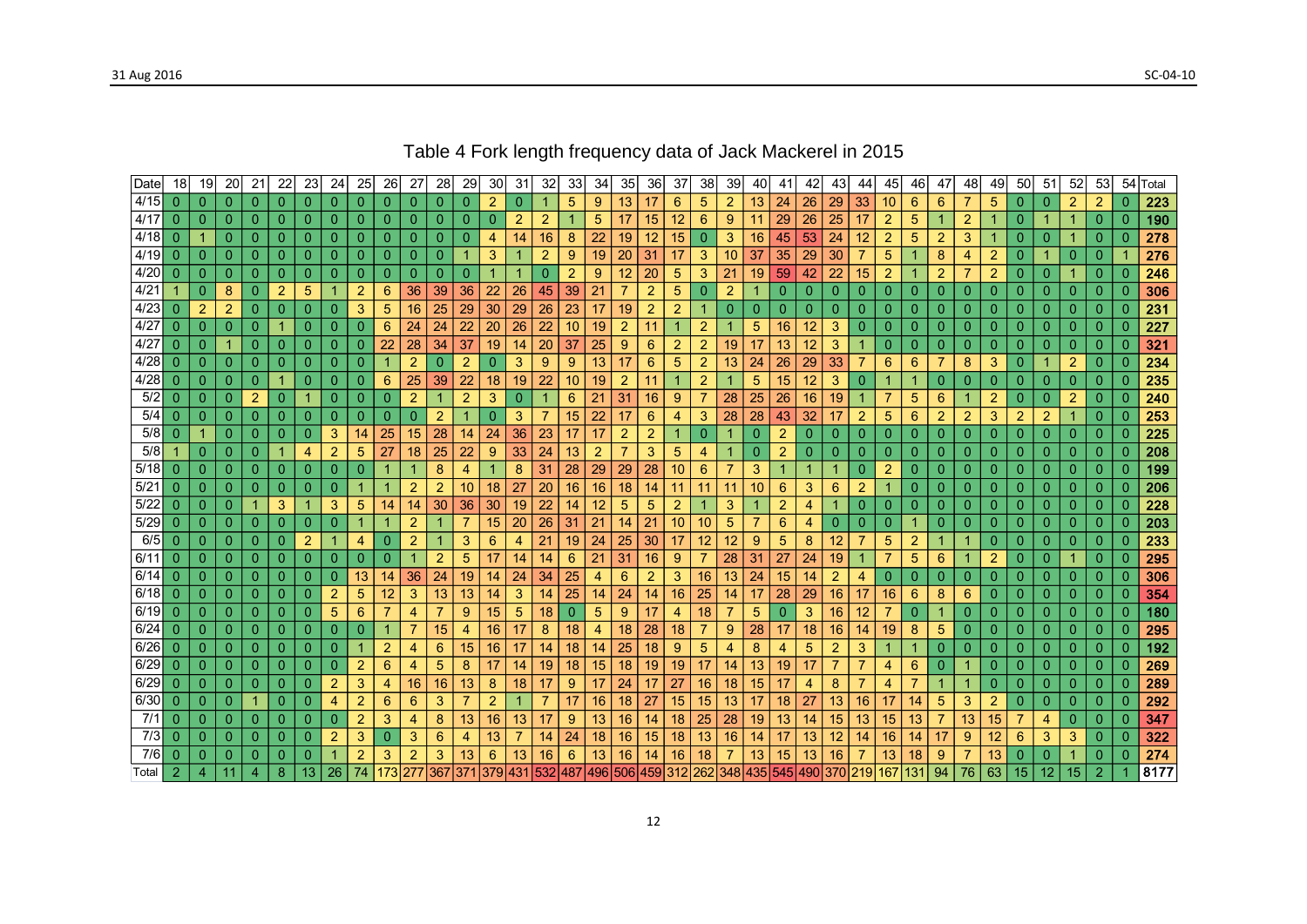The age length key of 600 aged Jack Mackerel in 2015 was presented in table 5. No young fish (age less than 3 years old) were sampled during the 2015 observation duration. The youngest age was 3 years old with mean fork length of 29.6 cm and the oldest age was 9 years with mean fork length of 49.3 cm. The number of Jack Mackerel, age 4 to 6, accounted for 81.3% of the total 600 samples.

| Fork length | <b>Age</b> |              |              |              |                         |                         |                |                         |                |                  |    |    |    |  |
|-------------|------------|--------------|--------------|--------------|-------------------------|-------------------------|----------------|-------------------------|----------------|------------------|----|----|----|--|
| (cm)        | $\pmb{0}$  | $\mathbf{1}$ | $\mathbf{2}$ | $\mathbf{3}$ | $\overline{\mathbf{4}}$ | $\overline{\mathbf{5}}$ | $\bf{6}$       | $\overline{7}$          | $\bf 8$        | $\boldsymbol{9}$ | 10 | 11 | 12 |  |
| 25          |            |              |              |              |                         |                         |                |                         |                |                  |    |    |    |  |
| 26          |            |              |              |              |                         |                         |                |                         |                |                  |    |    |    |  |
| 27          |            |              |              |              |                         |                         |                |                         |                |                  |    |    |    |  |
| 28          |            |              |              |              |                         |                         |                |                         |                |                  |    |    |    |  |
| 29          |            |              |              | $\sqrt{2}$   | $\mathbf 1$             |                         |                |                         |                |                  |    |    |    |  |
| 30          |            |              |              |              | $\mathbf{3}$            |                         |                |                         |                |                  |    |    |    |  |
| 31          |            |              |              |              | $\mathbf{3}$            | $\sqrt{5}$              |                |                         |                |                  |    |    |    |  |
| 32          |            |              |              |              | 17                      | 31                      |                |                         |                |                  |    |    |    |  |
| 33          |            |              |              |              | 49                      | 44                      |                |                         |                |                  |    |    |    |  |
| 34          |            |              |              |              | 49                      | 52                      |                |                         |                |                  |    |    |    |  |
| 35          |            |              |              |              |                         | 85                      |                |                         |                |                  |    |    |    |  |
| 36          |            |              |              |              |                         | 30                      | 29             |                         |                |                  |    |    |    |  |
| 37          |            |              |              |              |                         | 11                      | 10             |                         |                |                  |    |    |    |  |
| 38          |            |              |              |              |                         | $\boldsymbol{9}$        | $\bf 6$        | $\pmb{0}$               |                |                  |    |    |    |  |
| 39          |            |              |              |              |                         |                         | 22             | $\overline{7}$          |                |                  |    |    |    |  |
| 40          |            |              |              |              |                         |                         | 23             | 11                      |                |                  |    |    |    |  |
| 41          |            |              |              |              |                         |                         | $\overline{7}$ | $\overline{\mathbf{4}}$ |                |                  |    |    |    |  |
| 42          |            |              |              |              |                         |                         | $\overline{2}$ | $\boldsymbol{9}$        |                |                  |    |    |    |  |
| 43          |            |              |              |              |                         |                         |                | $\mathbf 5$             |                |                  |    |    |    |  |
| 44          |            |              |              |              |                         |                         |                | $\mathbf{1}$            | $\overline{c}$ |                  |    |    |    |  |
| 45          |            |              |              |              |                         |                         |                | $\overline{1}$          | $\mathbf 1$    |                  |    |    |    |  |
| 46          |            |              |              |              |                         |                         |                | $\overline{1}$          | 5              |                  |    |    |    |  |
| 47          |            |              |              |              |                         |                         |                |                         |                |                  |    |    |    |  |
| 48          |            |              |              |              |                         |                         |                |                         | $\mathbf 0$    |                  |    |    |    |  |
| 49          |            |              |              |              |                         |                         |                |                         | $\mathbf 0$    | $\overline{c}$   |    |    |    |  |
| 50          |            |              |              |              |                         |                         |                |                         | $\mathbf{1}$   |                  |    |    |    |  |
| 51          |            |              |              |              |                         |                         |                |                         |                |                  |    |    |    |  |
| 52          |            |              |              |              |                         |                         |                |                         |                |                  |    |    |    |  |
| 53          |            |              |              |              |                         |                         |                |                         |                |                  |    |    |    |  |
| 54          |            |              |              |              |                         |                         |                |                         |                |                  |    |    |    |  |
| 55          |            |              |              |              |                         |                         |                |                         |                |                  |    |    |    |  |

Table 5 age-length key of Jack Mackerel sampled from "KAI FU HAO" in 2015